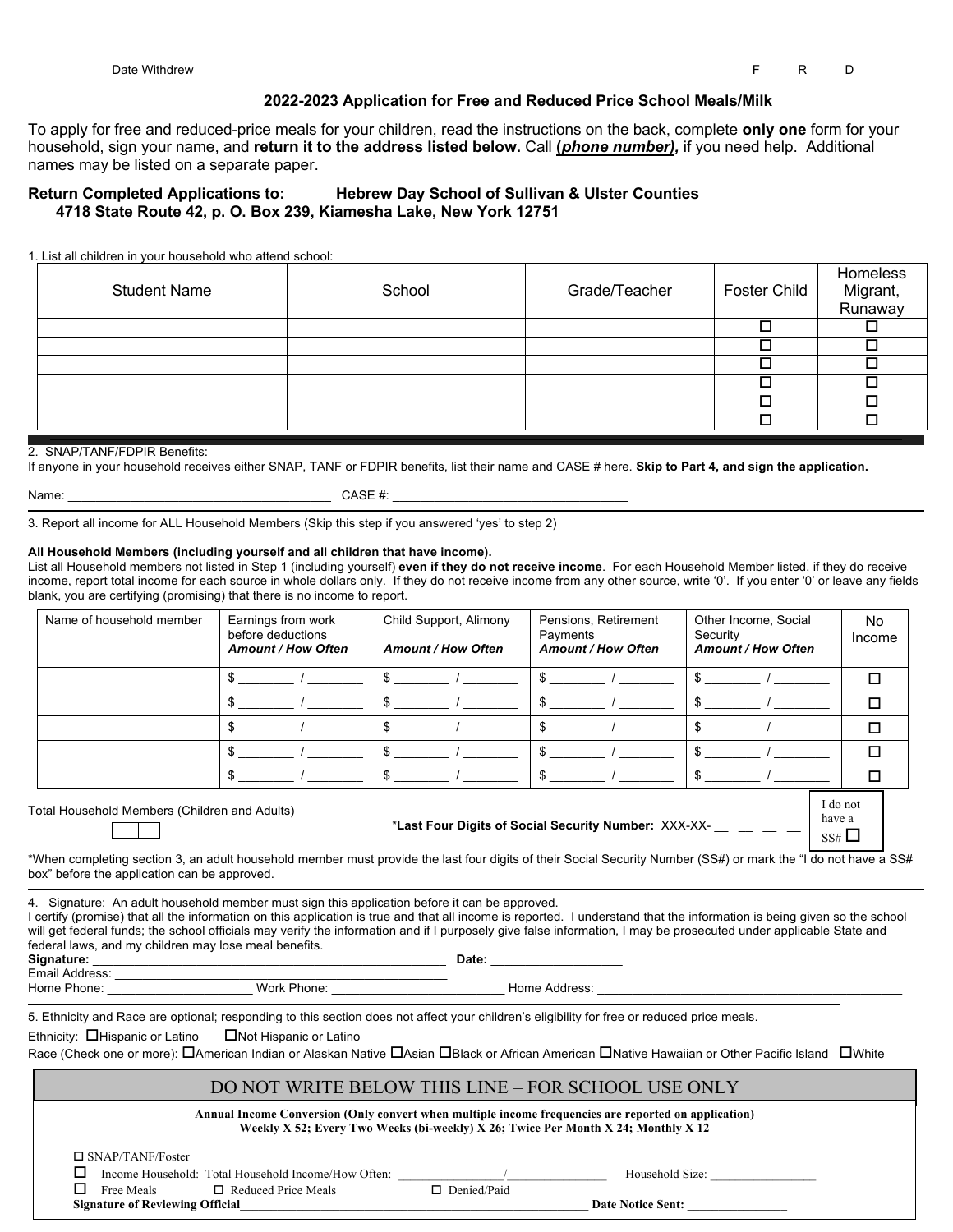#### **APPLICATION INSTRUCTIONS**

To apply for free and reduced price meals, complete only one application for your household using the instructions below. Sign the application and return the application to \_\_\_\_\_\_\_\_\_\_\_\_\_\_\_\_\_\_\_\_\_\_. If you have a foster child in your household, you may include them on your application. A separate application is not needed. Call the school if you need help: <br>
Ensure that all information is provided. Failure to do so may result in denial of benefits for your child or unnecessary delay in approving your application.

### **PART 1 ALL HOUSEHOLDS MUST COMPLETE STUDENT INFORMATION. DO NOT FILL OUT MORE THAN ONE APPLICATION FOR YOUR HOUSEHOLD.**

- (1) Print the names of the children, including foster children, for whom you are applying on one application.
- (2) List their grade and school.
- (3) Check the box to indicate a foster child living in your household, or if you believe any child meets the description for homeless, migrant, runaway (a school staff will confirm this eligibility).

#### **PART 2 HOUSEHOLDS GETTING SNAP, TANF OR FDPIR SHOULD COMPLETE PART 2 AND SIGN PART 4.**

- (1) List a current SNAP, TANF or FDPIR (Food Distribution Program on Indian Reservations) case number of anyone living in your household. The case number is provided on your benefit letter.
- (2) An adult household member must sign the application in PART 4. SKIP PART 3. Do not list names of household members or income if you list a SNAP case number, TANF or FDPIR number.

#### **PART 3 ALL OTHER HOUSEHOLDS MUST COMPLETE THESE PARTS AND ALL OF PART 4.**

- (1) Write the names of everyone in your household, whether or not they get income. Include yourself, the children you are applying for, all other children, your spouse, grandparents, and other related and unrelated people in your household. Use another piece of paper if you need more space.
- (2) Write the amount of current income each household member receives, before taxes or anything else is taken out, and indicate where it came from, such as earnings, welfare, pensions and other income. If the current income was more or less than usual, write that person's usual income. **Specify how often this income amount is received: weekly, every other week (bi-weekly), 2 x per month, monthly. If no income, check the box.** The value of any child care provided or arranged, or any amount received as payment for such child care or reimbursement for costs incurred for such care under the Child Care and Development Block Grant, TANF and At Risk Child Care Programs should **not** be considered as income for this program.
- (3) Enter the total number of household members in the box provided. This number should include all adults and children in the household and should reflect the members listed in PART 1 and PART 3.
- (4) The application must include the last four digits only of the social security number of the adult who signs **PART 4** if Part 3 is completed. If the adult does not have a social security number, check the box. **If you listed a SNAP, TANF or FDPIR number, a social security number is not needed.**
- (5) An adult household member must sign the application in PART 4.

**OTHER BENEFITS:** Your child may be eligible for benefits such as Medicaid or Children's Health Insurance Program (CHIP). To determine if your child is eligible, program officials need information from your free and reduced price meal application. Your written consent is required before any information may be released. Please refer to the attached parent Disclosure Letter and Consent Statement for information about other benefits.

#### **USE OF INFORMATION STATEMENT**

Use of Information Statement: The Richard B. Russell National School Lunch Act requires the information on this application. You do not have to give the information, but if you do not submit all needed information, we cannot approve your child for free or reduced price meals. You must include the last four digits of the social security number of the primary wage earner or other adult household member who signs the application. The social security number is not required when you apply on behalf of a foster child or you list a Supplemental Nutrition Assistance Program (SNAP), Temporary Assistance for Needy Families (TANF) Program or Food Distribution Program on Indian Reservations (FDPIR) case number or other FDPIR identifier for your child or when you indicate that the adult household member signing the application does not have a social security number. We will use your information to determine if your child is eligible for free or reduced price meals, and for administration and enforcement of the lunch and breakfast programs.

We may share your eligibility information with education, health, and nutrition programs to help them evaluate, fund, or determine benefits for their programs, auditors for program reviews, and law enforcement officials to help them look into violations of program rules.

### **DISCRIMINATION COMPLAINTS**

In accordance with federal civil rights law and U.S. Department of Agriculture (USDA) civil rights regulations and policies, this institution is prohibited from discriminating on the basis of race, color, national origin, sex (including gender identity and sexual orientation), disability, age, or reprisal or retaliation for prior civil rights activity.

Program information may be made available in languages other than English. Persons with disabilities who require alternative means of communication to obtain program information (e.g., Braille, large print, audiotape, American Sign Language), should contact the responsible state or local agency that administers the program or USDA's TARGET Center at (202) 720-2600 (voice and TTY) or contact USDA through the Federal Relay Service at (800) 877-8339.

To file a program discrimination complaint, a Complainant should complete a Form AD-3027, USDA Program Discrimination Complaint Form which can be obtained online at: https://www.usda.gov/sites/default/files/documents/USDA-OASCR%20P-Complaint-Form-0508-0002-508-11-28-17Fax2Mail.pdf, from any USDA office, by calling (866) 632-9992, or by writing a letter addressed to USDA. The letter must contain the complainant's name, address, telephone number, and a written description of the alleged discriminatory action in sufficient detail to inform the Assistant Secretary for Civil Rights (ASCR) about the nature and date of an alleged civil rights violation. The completed AD-3027 form or letter must be submitted to USDA by:

- 1. **mail:** U.S. Department of Agriculture Office of the Assistant Secretary for Civil Rights 1400 Independence Avenue, SW Washington, D.C. 20250-9410; or 2. **fax:**
- (833) 256-1665 or (202) 690-7442; or 3. **email:**
	- program.intake@usda.gov